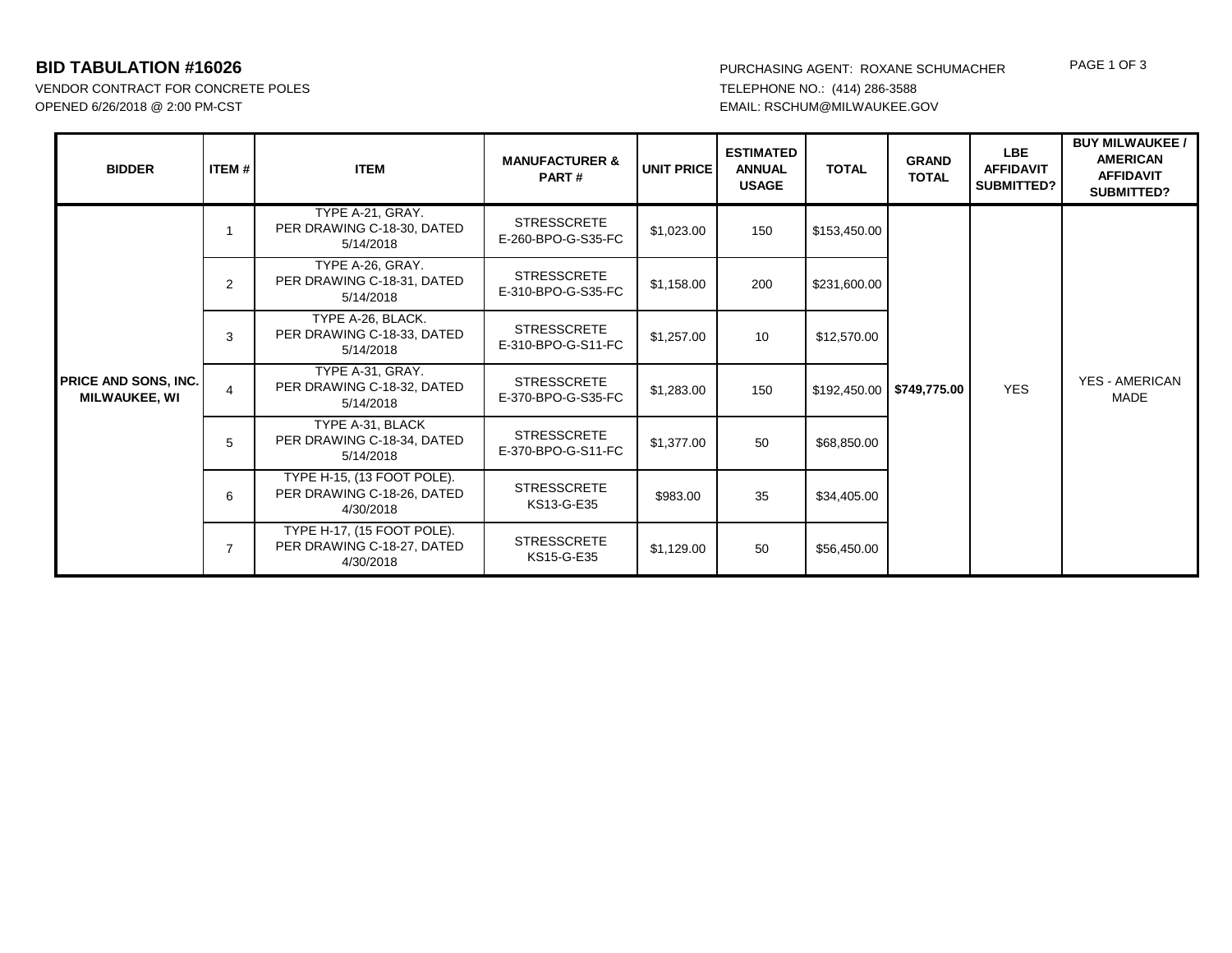VENDOR CONTRACT FOR CONCRETE POLES OPENED 6/26/2018 @ 2:00 PM-CST EMAIL: RSCHUM@MILWAUKEE.GOV

| <b>BIDDER</b>                            | ITEM #         | <b>ITEM</b>                                                           | <b>MANUFACTURER &amp;</b><br>PART#       | <b>UNIT PRICE</b> | <b>ESTIMATED</b><br><b>ANNUAL</b><br><b>USAGE</b> | <b>TOTAL</b> | <b>GRAND</b><br><b>TOTAL</b> | <b>LBE</b><br><b>AFFIDAVIT</b><br><b>SUBMITTED?</b> | <b>BUY MILWAUKEE /</b><br><b>AMERICAN</b><br><b>AFFIDAVIT</b><br>SUBMITTED? |
|------------------------------------------|----------------|-----------------------------------------------------------------------|------------------------------------------|-------------------|---------------------------------------------------|--------------|------------------------------|-----------------------------------------------------|-----------------------------------------------------------------------------|
| STRESSCRETE, INC.<br><b>ATCHISON, KS</b> |                | TYPE A-21, GRAY.<br>PER DRAWING C-18-30, DATED<br>5/14/2018           | <b>STRESSCRETE</b><br>E-260-BPO-G-S35-FC | \$1,043.00        | 150                                               | \$156,450.00 | N/A<br>\$764,080.00          |                                                     |                                                                             |
|                                          | $\overline{2}$ | TYPE A-26, GRAY.<br>PER DRAWING C-18-31, DATED<br>5/14/2018           | <b>STRESSCRETE</b><br>E-310-BPO-G-S35-FC | \$1,180.00        | 200                                               | \$236,000.00 |                              |                                                     |                                                                             |
|                                          | 3              | TYPE A-26, BLACK.<br>PER DRAWING C-18-33, DATED<br>5/14/2018          | <b>STRESSCRETE</b><br>E-310-BPO-G-S11-FC | \$1,281.00        | 10                                                | \$12,810.00  |                              |                                                     |                                                                             |
|                                          | $\overline{4}$ | TYPE A-31, GRAY.<br>PER DRAWING C-18-32, DATED<br>5/14/2018           | <b>STRESSCRETE</b><br>E-370-BPO-G-S35-FC | \$1,307.00        | 150                                               | \$196,050.00 |                              | <b>NO</b>                                           |                                                                             |
|                                          | 5              | TYPE A-31, BLACK<br>PER DRAWING C-18-34, DATED<br>5/14/2018           | <b>STRESSCRETE</b><br>E-370-BPO-G-S11-FC | \$1,403.00        | 50                                                | \$70,150.00  |                              |                                                     |                                                                             |
|                                          | 6              | TYPE H-15, (13 FOOT POLE).<br>PER DRAWING C-18-26, DATED<br>4/30/2018 | <b>STRESSCRETE</b><br>KS13-G-E35         | \$1,002.00        | 35                                                | \$35,070.00  |                              |                                                     |                                                                             |
|                                          |                | TYPE H-17, (15 FOOT POLE).<br>PER DRAWING C-18-27, DATED<br>4/30/2018 | <b>STRESSCRETE</b><br>KS15-G-E35         | \$1,151.00        | 50                                                | \$57,550.00  |                              |                                                     |                                                                             |